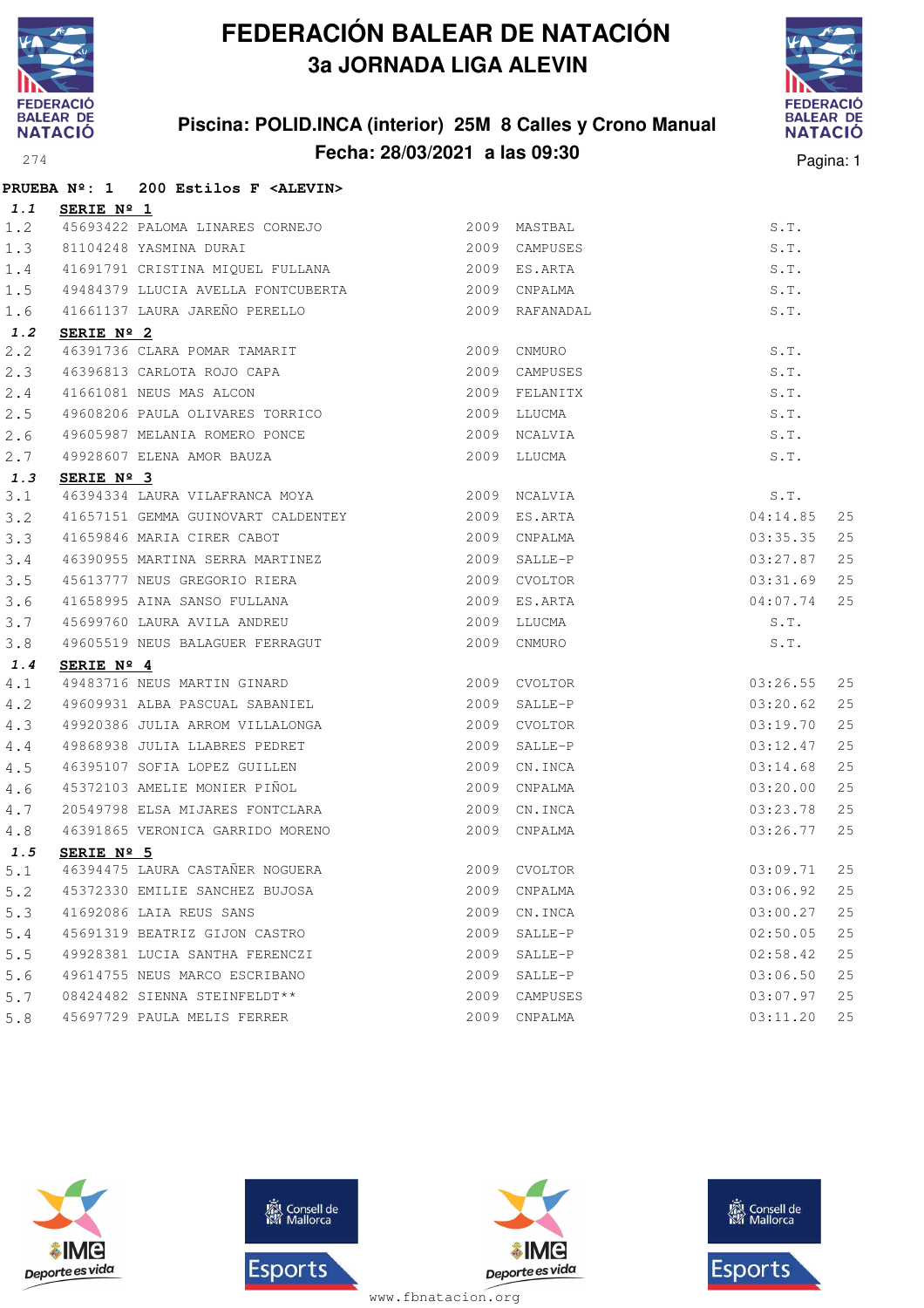

### **Piscina: POLID.INCA (interior) 25M 8 Calles y Crono Manual Fecha: 28/03/2021 a las 09:30** Pagina: 2



|      |                     | PRUEBA Nº: 2 200 Estilos F <alevin></alevin>                                                                                                                                    |                |          |    |
|------|---------------------|---------------------------------------------------------------------------------------------------------------------------------------------------------------------------------|----------------|----------|----|
| 2.1  | SERIE $N^{\circ}$ 6 |                                                                                                                                                                                 |                |          |    |
| 6.1  |                     | 49921504 MARINA COLL ROMAN 2010 CN.INCA                                                                                                                                         |                | S.T.     |    |
| 6.2  |                     | 54623315 MARTINA GARCIA PROHENS 2010 CNPALMA                                                                                                                                    |                | S.T.     |    |
| 6.3  |                     | 41660725 CELIA CARRIO LLABRES 2010 RAFANADAL                                                                                                                                    |                | S.T.     |    |
| 6.4  |                     | 41691894 MARTINA BRUNET APARICIO                                                                                                                                                | 2010 RAFANADAL | S.T.     |    |
| 6.5  |                     | 02117359 JOHANNA CZAJA                                                                                                                                                          |                | S.T.     |    |
| 6.6  |                     |                                                                                                                                                                                 |                | S.T.     |    |
| 6.7  |                     | 46393247 OLIMPIA BESALDUCH ALVAREZ 2010 CNPALMA                                                                                                                                 |                | S.T.     |    |
| 2.2  | SERIE Nº 7          |                                                                                                                                                                                 |                |          |    |
| 7.1  |                     | 49610886 AZAHARA LLOMPART PORTAS 2010 CNPALMA                                                                                                                                   |                | S.T.     |    |
| 7.2  |                     | 49611179 CARLA ARTEAGA MOLINA** 2010 CVOLTOR                                                                                                                                    |                | S.T.     |    |
| 7.3  |                     | 49922387 CARLA ACEITON BUELE 2010 CVOLTOR                                                                                                                                       |                | S.T.     |    |
| 7.4  |                     | 42378087 PAULA PICORNELL CAÑADAS (2010) RAFANADAL                                                                                                                               |                | S.T.     |    |
| 7.5  |                     | 49868806 CECILIA NOCERAS SANCHEZ                                                                                                                                                | 2010 CN.INCA   | S.T.     |    |
| 7.6  |                     | 46394621 CATERINA OBRADOR PALMER 2010 FELANITX                                                                                                                                  |                | S.T.     |    |
| 7.7  |                     | 46397615 MARIA ANGELA BARCELO CASTAÑER 2010 SALLE-P                                                                                                                             |                | S.T.     |    |
| 2.3  | SERIE Nº 8          |                                                                                                                                                                                 |                |          |    |
| 8.1  |                     | 49605104 MARTINA LOPEZ BAUZA (2010) CVOLTOR<br>02117380 EMILY CZAJA (2010) FELANITX<br>03764793 LIUDMILA LABUTINA (2010) FELANITX<br>54875912 MARTA RAMIS GALMES (2010) SALLE-P |                | S.T.     |    |
| 8.2  |                     |                                                                                                                                                                                 | 2010 FELANITX  | S.T.     |    |
| 8.3  |                     |                                                                                                                                                                                 |                | S.T.     |    |
| 8.4  |                     |                                                                                                                                                                                 |                | S.T.     |    |
| 8.5  |                     | 45698843 SOFIA ACEITON MARTINEZ                                                                                                                                                 | 2010 CVOLTOR   | S.T.     |    |
| 8.6  |                     | 49480154 PILAR BARRIENTOS DURAN 2010 CVOLTOR                                                                                                                                    |                | S.T.     |    |
| 8.7  |                     | 49610392 ISABEL BERGAS COMAS 2010 SALLE-P                                                                                                                                       |                | S.T.     |    |
| 8.8  |                     | 49481146 AINA BAUZA LLANA (2010 FELANITX                                                                                                                                        |                | S.T.     |    |
|      |                     | PRUEBA $N^2$ : 3 100 Libres F <alevin></alevin>                                                                                                                                 |                |          |    |
| 3.1  | SERIE $N^{\circ}$ 9 |                                                                                                                                                                                 |                |          |    |
| 9.1  |                     | <u>------ - -</u><br>46396813 CARLOTA ROJO CAPA 2009 CAMPUSES                                                                                                                   |                | S.T.     |    |
| 9.2  |                     | 41660318 LAURA CABRER SANCHO** 2009 ES.ARTA                                                                                                                                     |                | S.T.     |    |
| 9.3  |                     |                                                                                                                                                                                 |                | S.T.     |    |
| 9.4  |                     |                                                                                                                                                                                 | 2009 CAMPUSES  | 01:48.32 | 50 |
| 9.5  |                     | 41661137 LAURA JAREÑO PERELLO $2009$ RAFANADAL                                                                                                                                  |                | S.T.     |    |
|      |                     | 9.6 45693422 PALOMA LINARES CORNEJO 2009 MASTBAL S.T.                                                                                                                           |                |          |    |
| 9.7  |                     | 41697037 ANAHY VICTORIA ROCHA SALAZAR ** 2009 MASTBAL                                                                                                                           |                | S.T.     |    |
| 3.2  | SERIE Nº 10         |                                                                                                                                                                                 |                |          |    |
| 10.1 |                     | 41657151 GEMMA GUINOVART CALDENTEY                                                                                                                                              | 2009 ES.ARTA   | 01:32.76 | 25 |
| 10.2 |                     | 41658995 AINA SANSO FULLANA                                                                                                                                                     | 2009 ES.ARTA   | 01:30.53 | 25 |
| 10.3 |                     | 46391736 CLARA POMAR TAMARIT                                                                                                                                                    | 2009 CNMURO    | 01:28.65 | 25 |
| 10.4 |                     | 49928607 ELENA AMOR BAUZA                                                                                                                                                       | 2009 LLUCMA    | 01:28.95 | 50 |
| 10.5 |                     | 49608206 PAULA OLIVARES TORRICO                                                                                                                                                 | 2009 LLUCMA    | 01:29.28 | 50 |
|      |                     | 10.6 45699760 LAURA AVILA ANDREU                                                                                                                                                | 2009 LLUCMA    | 01:31.24 | 50 |
| 10.7 |                     | 41691791 CRISTINA MIQUEL FULLANA                                                                                                                                                | 2009 ES.ARTA   | 01:30.96 | 25 |







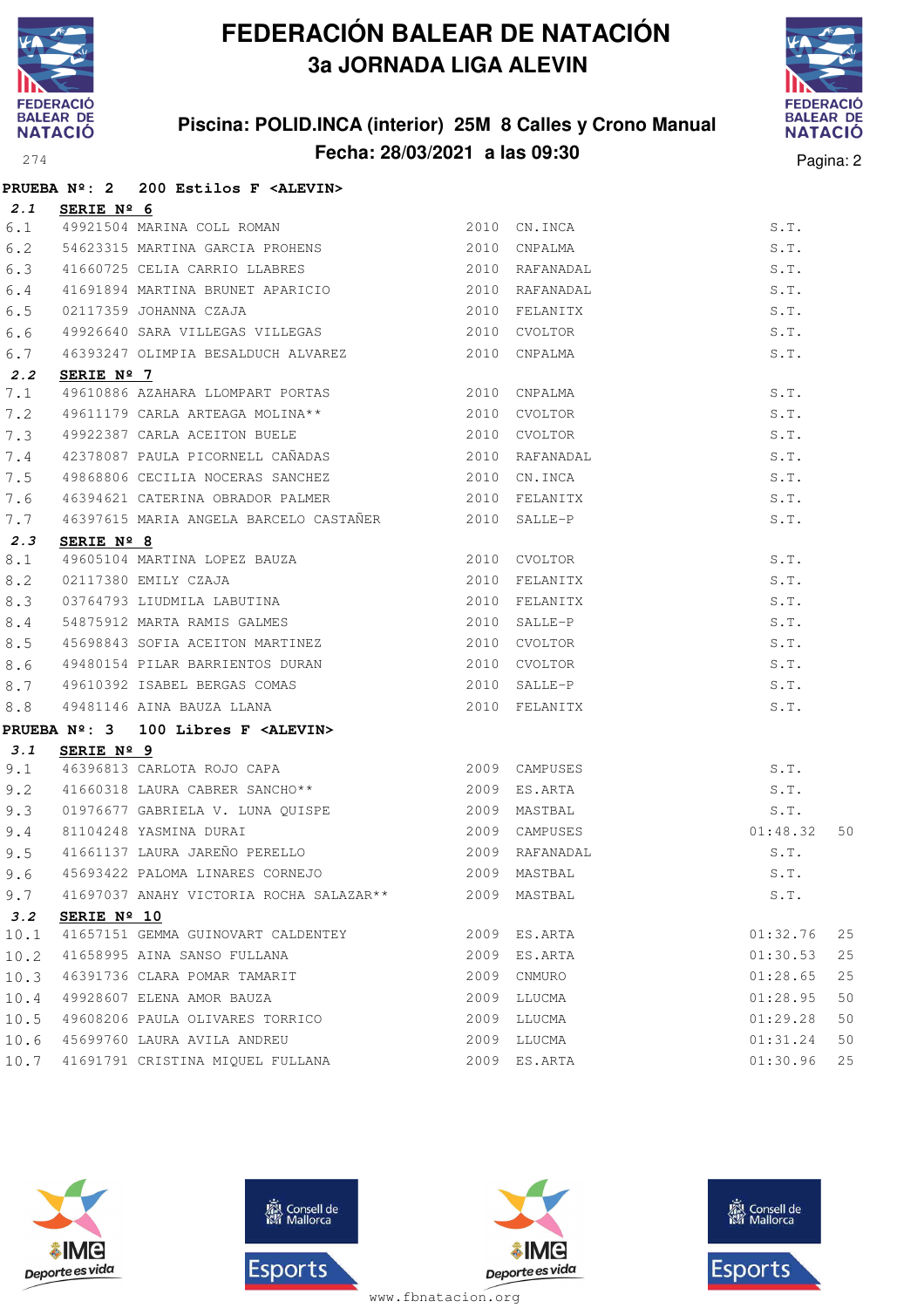

**PRUEBA Nº: 3 100 Libres F <ALEVIN>**

# **FEDERACIÓN BALEAR DE NATACIÓN 3a JORNADA LIGA ALEVIN**

### **Piscina: POLID.INCA (interior) 25M 8 Calles y Crono Manual Fecha: 28/03/2021 a las 09:30** Pagina: 3



| 3.3  | SERIE Nº 11          |                                                                                                                                                                                           |                |          |    |
|------|----------------------|-------------------------------------------------------------------------------------------------------------------------------------------------------------------------------------------|----------------|----------|----|
| 11.1 |                      | 49605519 NEUS BALAGUER FERRAGUT                                                                                                                                                           | 2009 CNMURO    | 01:26.60 | 25 |
| 11.2 |                      | 20549798 ELSA MIJARES FONTCLARA                                                                                                                                                           | 2009 CN.INCA   | 01:25.96 | 25 |
|      |                      | 11.3 49609931 ALBA PASCUAL SABANIEL                                                                                                                                                       | 2009 SALLE-P   | 01:25.00 | 25 |
|      |                      | 11.4 49483716 NEUS MARTIN GINARD                                                                                                                                                          | 2009 CVOLTOR   | 01:23.92 | 25 |
| 11.5 |                      | 49605987 MELANIA ROMERO PONCE                                                                                                                                                             | 2009 NCALVIA   | 01:25.31 | 50 |
| 11.6 |                      | 41659846 MARIA CIRER CABOT                                                                                                                                                                | 2009 CNPALMA   | 01:26.64 | 50 |
| 11.7 |                      | 41661081 NEUS MAS ALCON                                                                                                                                                                   | 2009 FELANITX  | 01:26.34 | 25 |
| 11.8 |                      | 46391865 VERONICA GARRIDO MORENO                                                                                                                                                          | 2009 CNPALMA   | 01:27.68 | 25 |
| 3.4  | SERIE $N^{\circ}$ 12 |                                                                                                                                                                                           |                |          |    |
| 12.1 |                      |                                                                                                                                                                                           |                | 01:23.26 | 50 |
| 12.2 |                      |                                                                                                                                                                                           |                | 01:21.01 | 25 |
|      |                      | 12.3 49614755 NEUS MARCO ESCRIBANO<br>12.4 49868938 JULIA LLABRES PEDRET<br>12.5 46395107 SOFIA LOPEZ GUILLEN<br>12.6 46390955 MARTINA SERRA MARTINEZ<br>12.7 45697729 PAULA MELIS FERRER | 2009 SALLE-P   | 01:19.77 | 25 |
|      |                      |                                                                                                                                                                                           | 2009 SALLE-P   | 01:20.69 | 50 |
|      |                      |                                                                                                                                                                                           | 2009 CN.INCA   | 01:19.76 | 25 |
|      |                      |                                                                                                                                                                                           | 2009 SALLE-P   | 01:19.94 | 25 |
|      |                      |                                                                                                                                                                                           | 2009 CNPALMA   | 01:21.59 | 25 |
| 12.8 |                      | 45613777 NEUS GREGORIO RIERA                                                                                                                                                              | 2009 CVOLTOR   | 01:22.97 | 25 |
| 3.5  | SERIE Nº 13          |                                                                                                                                                                                           |                |          |    |
| 13.1 |                      | 49484379 LLUCIA AVELLA FONTCUBERTA 2009 CNPALMA                                                                                                                                           |                | 01:15.48 | 25 |
| 13.2 |                      | 46394475 LAURA CASTAÑER NOGUERA                                                                                                                                                           | 2009 CVOLTOR   | 01:13.23 | 25 |
| 13.3 |                      | 45372330 EMILIE SANCHEZ BUJOSA                                                                                                                                                            | 2009 CNPALMA   | 01:10.96 | 25 |
| 13.4 |                      | 49928381 LUCIA SANTHA FERENCZI                                                                                                                                                            | 2009 SALLE-P   | 01:08.29 | 25 |
|      |                      | 13.5 45691319 BEATRIZ GIJON CASTRO<br>13.6 41692086 LAIA REUS SANS<br>13.7 08424482 SIENNA STEINFELDT**                                                                                   | 2009 SALLE-P   | 01:09.97 | 50 |
|      |                      |                                                                                                                                                                                           | 2009 CN.INCA   | 01:13.03 | 25 |
|      |                      |                                                                                                                                                                                           | 2009 CAMPUSES  | 01:13.95 | 25 |
| 13.8 |                      | 46394334 LAURA VILAFRANCA MOYA 62009 NCALVIA                                                                                                                                              |                | 01:18.96 | 50 |
|      |                      | PRUEBA Nº: 4 100 Libres F <alevin></alevin>                                                                                                                                               |                |          |    |
| 4.1  | SERIE $N^{\circ}$ 14 |                                                                                                                                                                                           |                |          |    |
|      |                      | 14.3 49605104 MARTINA LOPEZ BAUZA 2010 CVOLTOR                                                                                                                                            |                | S.T.     |    |
|      |                      | 14.4 49611179 CARLA ARTEAGA MOLINA**                                                                                                                                                      | 2010 CVOLTOR   | S.T.     |    |
|      |                      | 14.5 41691894 MARTINA BRUNET APARICIO                                                                                                                                                     | 2010 RAFANADAL | S.T.     |    |
|      |                      | 14.6 42378087 PAULA PICORNELL CAÑADAS                                                                                                                                                     | 2010 RAFANADAL | S.T.     |    |
| 4.2  | SERIE Nº 15          |                                                                                                                                                                                           |                |          |    |
| 15.2 |                      |                                                                                                                                                                                           |                | S.T.     |    |
| 15.3 |                      | 49926640 SARA VILLEGAS VILLEGAS 2010 CVOLTOR                                                                                                                                              |                | S.T.     |    |
| 15.4 |                      | 49928294 ALBA FUENTES RULLAN                                                                                                                                                              | 2010 SALLE-P   | S.T.     |    |
| 15.5 |                      |                                                                                                                                                                                           |                | S.T.     |    |
| 15.6 |                      |                                                                                                                                                                                           |                | S.T.     |    |







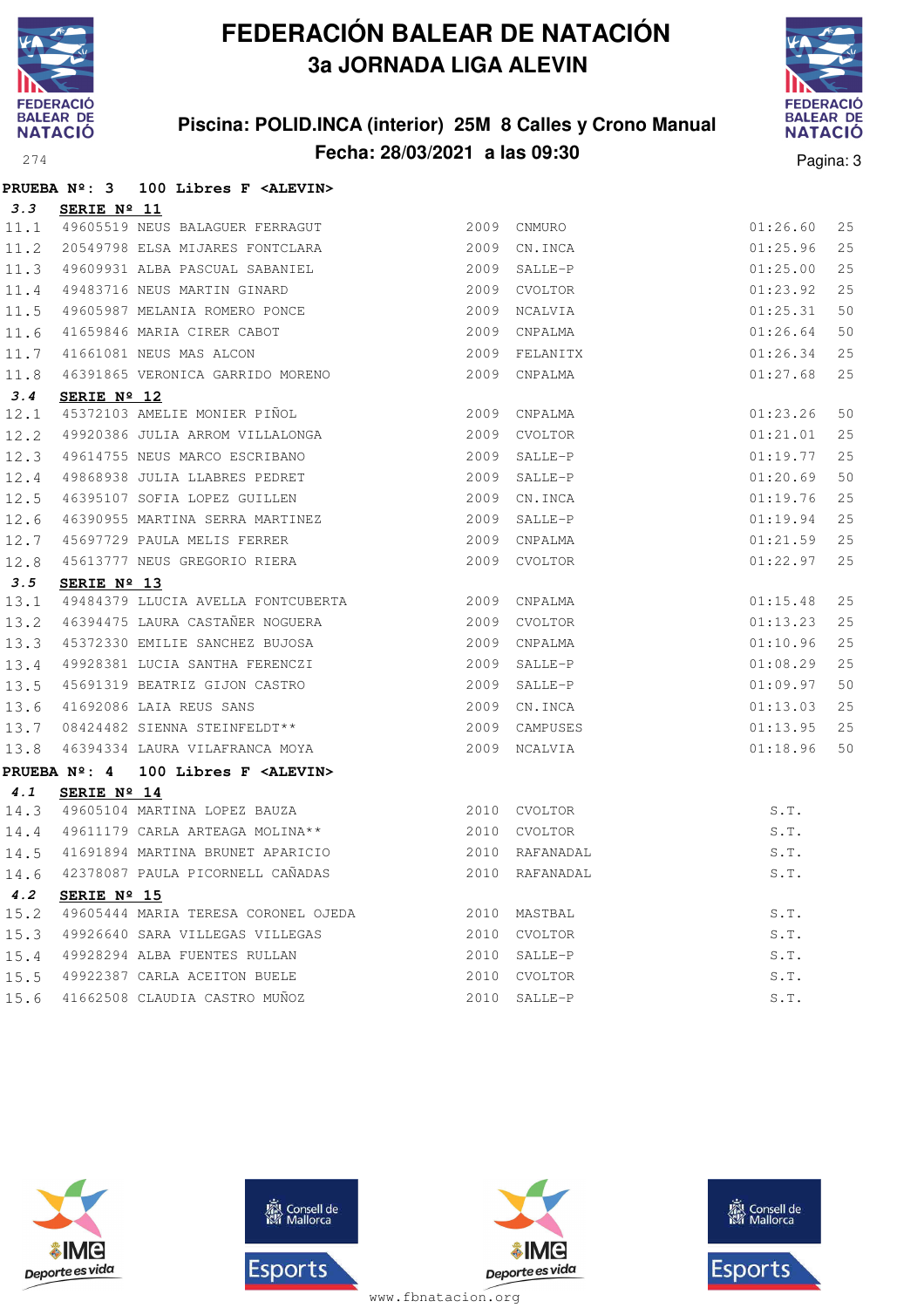

### **Piscina: POLID.INCA (interior) 25M 8 Calles y Crono Manual Fecha: 28/03/2021 a las 09:30** Pagina: 4



|      |                     | PRUEBA Nº: 4 100 Libres F <alevin></alevin>                                                         |               |                |                               |             |    |
|------|---------------------|-----------------------------------------------------------------------------------------------------|---------------|----------------|-------------------------------|-------------|----|
| 4.3  | SERIE Nº 16         |                                                                                                     |               |                |                               |             |    |
|      |                     | 16.1 46394621 CATERINA OBRADOR PALMER                                                               |               |                | 2010 FELANITX<br>2010 CN.INCA | 01:52.28    | 25 |
| 16.2 |                     | 49921504 MARINA COLL ROMAN                                                                          | 2010 CN. INCA |                |                               | 01:41.38    | 50 |
| 16.3 |                     |                                                                                                     |               |                |                               | 01:35.76    | 25 |
| 16.4 |                     |                                                                                                     |               |                |                               | 01:32.93    | 25 |
| 16.5 |                     |                                                                                                     |               |                |                               | 01:34.25    | 25 |
| 16.6 |                     | 02117359 JOHANNA CZAJA                                                                              |               | 2010 FELANITX  |                               | 01:36.47    | 25 |
| 16.7 |                     | 49480154 PILAR BARRIENTOS DURAN                                                                     |               | 2010 CVOLTOR   |                               | 01:42.73    | 25 |
| 16.8 |                     | 45698843 SOFIA ACEITON MARTINEZ                                                                     |               | 2010 CVOLTOR   |                               | 02:13.62    | 25 |
| 4.4  | SERIE Nº 17         |                                                                                                     |               |                |                               |             |    |
| 17.1 |                     | 49610886 AZAHARA LLOMPART PORTAS 2010 CNPALMA                                                       |               |                |                               | 01:30.41    | 25 |
| 17.2 |                     | 02117380 EMILY CZAJA                                                                                | 2010 FELANITX |                |                               | 01:28.46    | 25 |
| 17.3 |                     | 54623315 MARTINA GARCIA PROHENS 2010 CNPALMA                                                        |               |                |                               | 01:26.71    | 25 |
| 17.4 |                     | 46393247 OLIMPIA BESALDUCH ALVAREZ 2010 CNPALMA                                                     |               |                |                               | 01:19.20    | 50 |
| 17.5 |                     | 49610392 ISABEL BERGAS COMAS 2010 SALLE-P                                                           |               |                |                               | 01:24.62    | 25 |
| 17.6 |                     | 46397615 MARIA ANGELA BARCELO CASTAÑER <a>&gt;<a></a> 2010</a> SALLE-P                              |               |                |                               | 01:28.25    | 25 |
|      |                     | 17.7 49868806 CECILIA NOCERAS SANCHEZ 2010 CN.INCA<br>17.8 54875912 MARTA RAMIS GALMES 2010 SALLE-P |               |                |                               | 01:29.56    | 25 |
|      |                     |                                                                                                     |               |                |                               | 01:32.77 25 |    |
|      |                     | PRUEBA Nº: 5 4x200 Libres F <alevin></alevin>                                                       |               |                |                               |             |    |
| 5.1  | SERIE Nº 18         |                                                                                                     |               |                |                               |             |    |
| 18.2 |                     | 45613777 CVOLTOR ALEVIN <b> 2009 CVOLTOR</b>                                                        |               |                |                               | S.T.        |    |
| 18.4 | 00848               | SALLE-P ALEVIN <a></a>                                                                              |               |                | SALLE-P ALEVIN S.T.           |             |    |
| 18.6 | 01243               | CN.INCA ALEVIN <a></a>                                                                              |               | CN.INCA        | ALEVIN                        | S.T.        |    |
| 5.2  | SERIE Nº 19         |                                                                                                     |               |                |                               |             |    |
| 19.2 | 00877               |                                                                                                     |               | CVOLTOR        | ALEVIN                        | S.T.        |    |
| 19.4 | 01378               | CVOLTOR ALEVIN <a><br/>FELANITX ALEVIN<br/>CNPALMA ALEVIN</a>                                       |               | FELANITX       | ALEVIN                        | S.T.        |    |
| 19.6 | 00056               |                                                                                                     |               | CNPALMA ALEVIN |                               | S.T.        |    |
|      | <b>PRUEBA Nº: 6</b> | 200 Estilos M <alevin></alevin>                                                                     |               |                |                               |             |    |
| 6.1  | SERIE Nº 20         |                                                                                                     |               |                |                               |             |    |
| 20.2 |                     | 41658921 PAU BLANCO CASTILLO 2007 RAFANADAL                                                         |               |                |                               | S.T.        |    |
|      |                     | 20.3 43480025 DAVID VILLEGAS VILLEGAS                                                               |               | 2007 CVOLTOR   |                               | S.T.        |    |
| 20.4 |                     | 54875007 MIJAIL EUGENIO OCHOA SABANOV 2007 SALLE-P                                                  |               |                | $S.T.$<br>$S.T.$              | S.T.        |    |
| 20.5 |                     | 45190494 GABRIEL JOHN CENA ESMERALDA 2007 MASTBAL                                                   |               |                |                               |             |    |
|      |                     | 20.6 21225013 ADAM DIB**                                                                            |               | 2007 CAMPUSES  |                               | S.T.        |    |
| 20.7 |                     | 45612058 PEDRO ARROM LLIZO                                                                          |               | 2007 CN. INCA  |                               | S.T.        |    |
| 6.2  | SERIE Nº 21         | 45192573 NICOLAS BLAS STÜDE                                                                         |               |                |                               |             |    |
| 21.1 |                     |                                                                                                     |               | 2007 SALLE-P   |                               | S.T.        |    |
| 21.2 |                     | 41621263 ADRIAN ACEDO PERPATH                                                                       |               | 2007 RAFANADAL |                               | S.T.        |    |
| 21.3 |                     | 43474250 ADRIAN BAUZA CASTELLANO                                                                    | 2007          | MASTBAL        |                               | 03:32.38    | 25 |
| 21.4 |                     | 49923209 GABRIEL SUÑER MANZANO                                                                      |               | 2007 SALLE-P   |                               | 03:23.91    | 25 |
| 21.5 |                     | 41622901 ROGER GUINOVART CALDENEY                                                                   |               | 2007 ES.ARTA   |                               | 03:31.62    | 25 |
| 21.6 |                     | 54623911 MARC FERRER AGUILAR                                                                        |               | 2007 MASTBAL   |                               | 03:34.81    | 25 |
| 21.7 |                     | 41620437 XAVIER RIERA DIAZ                                                                          |               | 2007 RAFANADAL |                               | S.T.        |    |







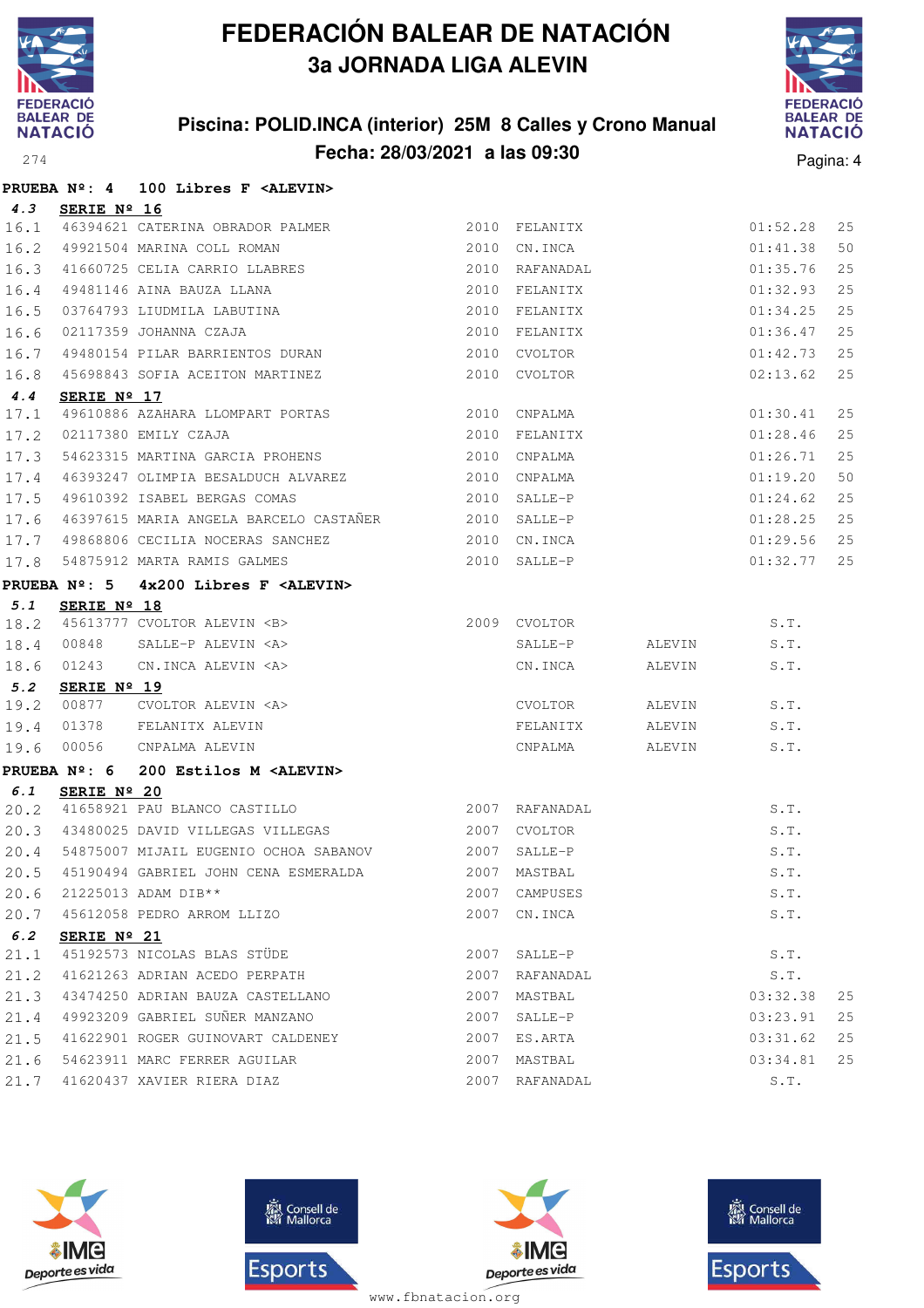

**PRUEBA Nº: 6 200 Estilos M <ALEVIN>**

# **FEDERACIÓN BALEAR DE NATACIÓN 3a JORNADA LIGA ALEVIN**

### **Piscina: POLID.INCA (interior) 25M 8 Calles y Crono Manual Fecha: 28/03/2021 a las 12:15**<sup>274</sup> Pagina: 5



| 6.3         | SERIE Nº 22          |                                                                                                                                                 |      |                |                                                                    |    |
|-------------|----------------------|-------------------------------------------------------------------------------------------------------------------------------------------------|------|----------------|--------------------------------------------------------------------|----|
| 22.1        |                      | 3EKIE N 22<br>45189060 JORDI PEREZ GARCIA                                                                                                       |      | 2007 CAMPUSES  |                                                                    | 25 |
| 22.2        |                      | 45697069 SERGIO BENNASSAR MARTIN 2007 CNPALMA                                                                                                   |      |                |                                                                    | 25 |
| 22.3        |                      | 41663102 ALEXANDRU MEDREA PADURE 2007 CNPALMA                                                                                                   |      |                |                                                                    | 25 |
| 22.4        |                      | 45192656 GERARD DOMENECH DE LA IGLESIA 2007 CAMPUSES                                                                                            |      |                |                                                                    | 25 |
| 22.5        |                      | 45613692 JOAN BORDOY TASCON 1999 2007 NCALVIA<br>45192768 MARC CASTRO ARQUES 1999 2007 CAMPUSES                                                 |      |                | $03:14.20$<br>$03:00.49$<br>$02:55.98$<br>$02:50.78$<br>$02:55.02$ | 25 |
| 22.6        |                      |                                                                                                                                                 |      | CAMPUSES       | 02:56.15                                                           | 25 |
| 22.7        |                      | 2007 FELANITX<br>16390814 ANTONI ALBERT TRIAY SERRA 2007 CNMURO                                                                                 |      |                | 03:02.05                                                           | 25 |
| 22.8        |                      |                                                                                                                                                 |      |                | 03:20.62                                                           | 25 |
| 6.4         | SERIE Nº 23          |                                                                                                                                                 |      |                |                                                                    |    |
| 23.1        |                      | 45698049 XISCO QUINTANILLA GUTIERREZ 2007 CNPALMA                                                                                               |      |                | 02:46.34                                                           | 25 |
| 23.2        |                      | 45187628 XAVIER PUIG BLANCO<br>41663863 TOMEU BONET BONET (2007) NCALVIA<br>49922759 JAVIER HERNANDEZ VILLAR (2007) MASTBAL                     |      |                | 02:43.53                                                           | 25 |
| 23.3        |                      |                                                                                                                                                 |      |                | $02:41.64$<br>$02:40.52$<br>$02:37.09$                             | 25 |
| 23.4        |                      |                                                                                                                                                 |      |                |                                                                    | 50 |
| 23.5        |                      | 45188997 LLUC ZANIN BARCELO $2007$ NCALVIA                                                                                                      |      |                |                                                                    | 25 |
| 23.6        |                      |                                                                                                                                                 |      |                | 02:41.79                                                           | 25 |
| 23.7        |                      |                                                                                                                                                 |      |                | 02:45.93                                                           | 25 |
| 23.8        |                      | 43470583 PAU REY GARCIA (2007)<br>43470583 PAU REY GARCIA (2007) 2007 RCALVIA<br>45696312 POL VALLESPIR TORAN (2007) CN.INCA                    |      |                | 02:47.31                                                           | 25 |
|             |                      | PRUEBA Nº: 7 200 Estilos M <alevin></alevin>                                                                                                    |      |                |                                                                    |    |
| 7.1         | SERIE $N^{\circ}$ 24 |                                                                                                                                                 |      |                |                                                                    |    |
|             |                      |                                                                                                                                                 |      |                | S.T.                                                               |    |
|             |                      | 7.1 SERIE Nº 24<br>24.1 41624979 TONI FEBRER SINTES 2008 RAFANADAL<br>24.2 41624904 SERGIO RUGLIO PERALES 2008 RAFANADAL                        |      | 2008 RAFANADAL | S.T.                                                               |    |
| 24.3        |                      | 45187416 LLUC GARI CARRASCO 2008 MASTBAL                                                                                                        |      |                | S.T.                                                               |    |
| 24.4        |                      | 41660624 ANTONI FERRER SOLER 2008 ES.ARTA                                                                                                       |      |                | S.T.                                                               |    |
| 24.5        |                      | 45611301 JORGE NUÑEZ BALDOMIR 2008 CNPALMA                                                                                                      |      |                | S.T.                                                               |    |
| 24.6        |                      | 49609504 VALENTIN DE TORO BUCETA 2008 MASTBAL                                                                                                   |      |                | S.T.                                                               |    |
| 24.7        |                      | 45188227 TIAGO RAINERI SANCHEZ 2008 CN.INCA                                                                                                     |      |                | S.T.                                                               |    |
| 7.2         | SERIE Nº 25          |                                                                                                                                                 |      |                |                                                                    |    |
| 25.1        |                      | 41695591 VICTOR DOMINGO SANCHEZ<br>41621259 JOAN MORA LADARIA 2008 ES.ARTA<br>78223023 NOAH TORRICO RUIZ 2008 CVOLTOR<br>45199669 VIRTE ERITHER |      |                |                                                                    |    |
| 25.2        |                      |                                                                                                                                                 |      |                |                                                                    |    |
| 25.3        |                      |                                                                                                                                                 |      |                |                                                                    |    |
| 25.4        |                      | 45190648 MARTI JIMENEZ CAMACHO 2008 SALLE-P<br>45189527 GUIEM MAS HERNANDEZ 2008 CVOLTOR                                                        |      |                | S.T.<br>S.T.<br>S.T.<br>03:53.83                                   | 25 |
| 25.5        |                      |                                                                                                                                                 |      |                | S.T.                                                               |    |
|             |                      | 25.6 41691659 JAUME ESCALES MEDINA** 2008 MASTBAL 2008 MASTBAL                                                                                  |      |                |                                                                    |    |
| 25.7        |                      | 49483725 DAMIA YI BUÑOL LLOVET                                                                                                                  |      | 2008 LLUCMA    | S.T.                                                               |    |
| 25.8        |                      | 49928399 IVAN CARDEÑOSA SECHENKOV                                                                                                               |      | 2008 SALLE-P   | S.T.                                                               |    |
| 7.3<br>26.1 | SERIE Nº 26          | 41623480 ALEIX APARICIO TERRAZAS                                                                                                                | 2008 | CN.INCA        | 03:43.40                                                           | 25 |
| 26.2        |                      | 45696760 LEO MARTINEZ COUSELO                                                                                                                   |      | 2008 CVOLTOR   | 03:40.56                                                           | 25 |
| 26.3        |                      | 41658110 NICOLAS OLIVER BEERENS                                                                                                                 |      | 2008 FELANITX  | 03:37.47                                                           | 25 |
| 26.4        |                      | 41660313 MIQUEL ADROVER RIGO                                                                                                                    |      | 2008 FELANITX  | 03:30.70                                                           | 25 |
| 26.5        |                      | 45190073 ERIC CAMINO GARCIA                                                                                                                     |      | 2008 MASTBAL   | 03:31.91                                                           | 25 |
| 26.6        |                      | 41623254 GABRIEL GALMES VIVES                                                                                                                   |      | 2008 ES.ARTA   | 03:38.15                                                           | 25 |
| 26.7        |                      | 43481558 SEBASTIA RAMON FERRER                                                                                                                  |      | 2008 SALLE-P   | 03:42.74                                                           | 25 |
| 26.8        |                      | 00589267 CRISTIAN EMILOV DINEV                                                                                                                  |      | 2008 CVOLTOR   | 03:49.07                                                           | 25 |
|             |                      |                                                                                                                                                 |      |                |                                                                    |    |







**感** Consell de Esports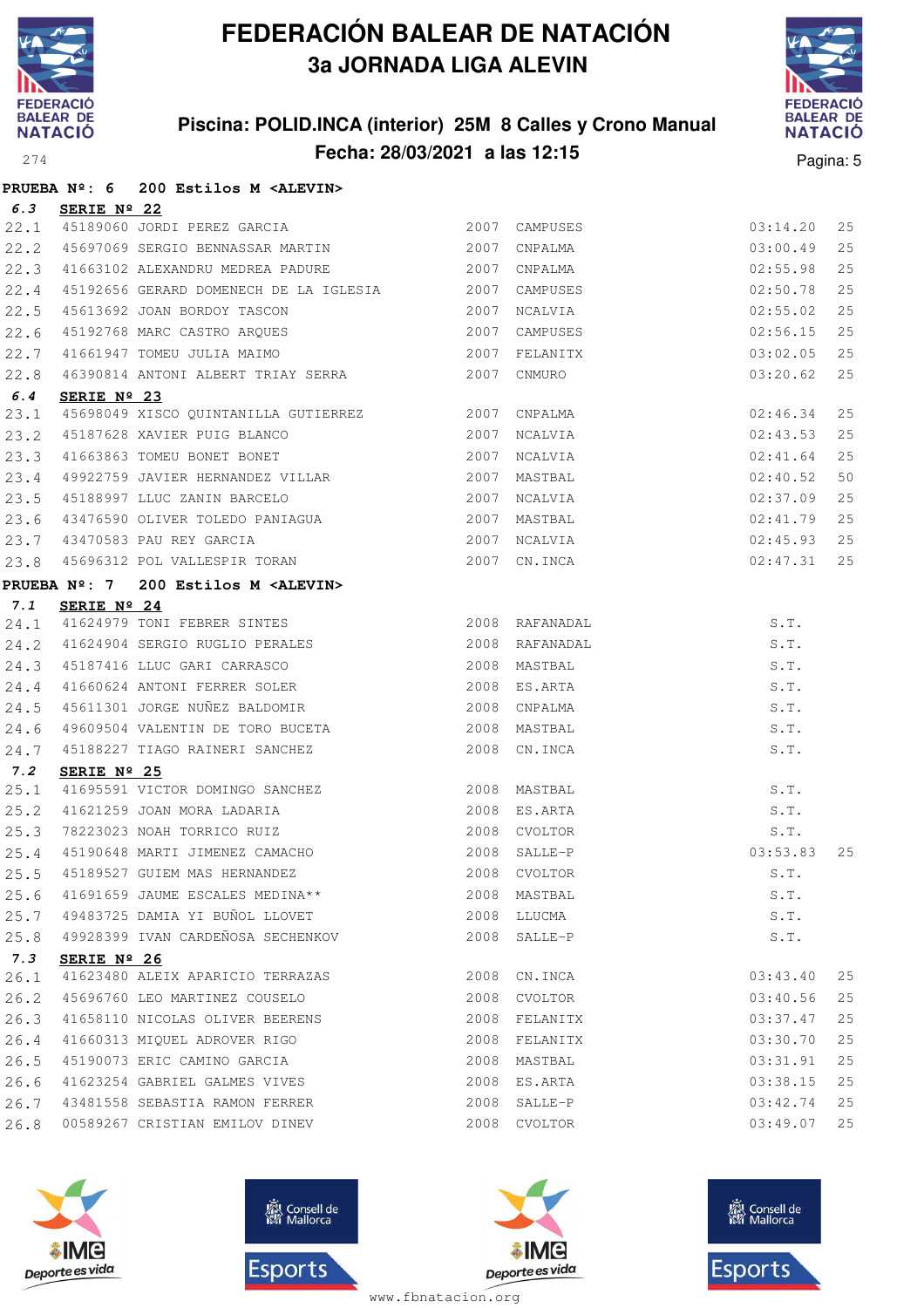

### **Piscina: POLID.INCA (interior) 25M 8 Calles y Crono Manual Fecha: 28/03/2021 a las 12:15**<sup>274</sup> Pagina: 6



|      | PRUEBA $N^{\circ}$ : 7 | 200 Estilos M <alevin></alevin>                                                     |                |                |             |    |
|------|------------------------|-------------------------------------------------------------------------------------|----------------|----------------|-------------|----|
| 7.4  | SERIE Nº 27            |                                                                                     |                |                |             |    |
| 27.1 |                        | 45184348 JAUME MELIS FERRER                                                         |                | 2008 CNPALMA   | 03:29.56    | 25 |
| 27.2 |                        | 46395199 CARLOS BONET BONET                                                         | 2008 NCALVIA   |                | 03:23.78    | 25 |
| 27.3 |                        | 49609493 TOMAS RODRIGUEZ MENDEZ                                                     |                | 2008 NCALVIA   | 03:17.02    | 25 |
| 27.4 |                        |                                                                                     |                |                | 03:12.71    | 25 |
| 27.5 |                        | 45372929 JOAN GOMEZ RIERA                                                           | 2008           | MASTBAL        | 03:16.07    | 25 |
| 27.6 |                        | 45371944 DANIEL TITOS IBAÑEZ                                                        |                | 2008 MASTBAL   | 03:21.53    | 25 |
| 27.7 |                        | 45187468 AXEL JUAN HARO PEREZ                                                       |                | 2008 CAMPUSES  | 03:24.15    | 25 |
| 27.8 |                        | 43481441 IAN LANASPA CALLEJERO                                                      |                | 2008 CAMPUSES  | 03:30.62    | 25 |
| 7.5  | SERIE Nº 28            |                                                                                     |                |                |             |    |
| 28.1 |                        | 46397767 MARCOS SIQUIER RIPOLL 2008 CNPALMA                                         |                |                | 03:08.05    | 25 |
| 28.2 |                        | 45371479 MARC GAYA BISQUERRA 2008 CN.INCA                                           |                |                | 03:05.22    | 25 |
| 28.3 |                        | 00342128 NICOLAS HUTHER<br>19770154 FCO. BORJA GARAU MORENO<br>2008 CNPALMA         |                |                | 03:03.44    | 25 |
| 28.4 |                        |                                                                                     |                |                | 02:55.00    | 25 |
| 28.5 |                        | 49773073 IÑIGO ROMERO AVILES 2008 SALLE-P                                           |                |                | 02:58.23    | 25 |
| 28.6 |                        | 41663834 SERGI PORTER VICENS                                                        |                | 2008 SALLE-P   | 03:04.35    | 25 |
| 28.7 |                        | 49609031 GABRIEL BARCELO CASTAÑER                                                   | 2008 SALLE-P   |                | 03:07.15    | 25 |
| 28.8 |                        | 41707753 PEP MIQUEL BURGUERA VALENS 2008 FELANITX                                   |                |                | 03:08.07    | 25 |
|      | <b>PRUEBA Nº: 8</b>    | 100 Libres M <alevin></alevin>                                                      |                |                |             |    |
| 8.1  | SERIE Nº 29            |                                                                                     |                |                |             |    |
| 29.1 |                        | 45612058 PEDRO ARROM LLIZO 2007 CN.INCA<br>49607326 HUGO MULET GOMEZ** 2007 MASTBAL |                | 2007 CN.INCA   | S.T.        |    |
| 29.2 |                        |                                                                                     |                |                | S.T.        |    |
| 29.3 |                        | 54623911 MARC FERRER AGUILAR 2007 MASTBAL                                           |                |                | 01:27.60    | 25 |
| 29.4 |                        | 41622901 ROGER GUINOVART CALDENEY<br>41658921 PAU BLANCO CASTILLO                   | 2007           | ES.ARTA        | 01:20.93    | 25 |
| 29.5 |                        | 41658921 PAU BLANCO CASTILLO                                                        |                | 2007 RAFANADAL | 01:25.07    | 25 |
| 29.6 |                        | 45190494 GABRIEL JOHN CENA ESMERALDA 62007 MASTBAL                                  |                |                | S.T.        |    |
| 29.7 |                        | 43476720 JOAN NEILA ARANGUENA                                                       | 2007           | SALLE-P        | S.T.        |    |
| 8.2  | SERIE Nº 30            |                                                                                     |                |                |             |    |
| 30.1 |                        | 21225013 ADAM DIB**                                                                 | 2007 CAMPUSES  |                | 01:19.90    | 25 |
| 30.2 |                        | 46390814 ANTONI ALBERT TRIAY SERRA 2007 CNMURO                                      |                |                | 01:18.90    | 25 |
| 30.3 |                        | 41620437 XAVIER RIERA DIAZ                                                          | 2007 RAFANADAL |                | 01:18.11    | 25 |
| 30.4 |                        | 54875007 MIJAIL EUGENIO OCHOA SABANOV 2007 SALLE-P                                  |                |                | 01:17.17    | 25 |
|      |                        | 30.5 43480025 DAVID VILLEGAS VILLEGAS 2007 CVOLTOR                                  |                |                | 01:18.03 25 |    |
| 30.6 |                        | 45189060 JORDI PEREZ GARCIA                                                         |                | 2007 CAMPUSES  | 01:18.28    | 25 |
| 30.7 |                        | 49923209 GABRIEL SUÑER MANZANO                                                      | 2007           | SALLE-P        | 01:19.67    | 25 |
| 30.8 |                        | 43474250 ADRIAN BAUZA CASTELLANO                                                    | 2007           | MASTBAL        | 01:20.40    | 25 |
| 8.3  | SERIE Nº 31            |                                                                                     |                |                |             |    |
| 31.1 |                        | 45613692 JOAN BORDOY TASCON                                                         | 2007           | NCALVIA        | 01:12.21    | 25 |
| 31.2 |                        | 45697069 SERGIO BENNASSAR MARTIN                                                    | 2007           | CNPALMA        | 01:10.27    | 25 |
| 31.3 |                        | 41663863 TOMEU BONET BONET                                                          | 2007           | NCALVIA        | 01:09.12    | 25 |
| 31.4 |                        | 45192573 NICOLAS BLAS STÜDE                                                         | 2007           | SALLE-P        | 01:06.81    | 25 |
| 31.5 |                        | 45192656 GERARD DOMENECH DE LA IGLESIA                                              |                | 2007 CAMPUSES  | 01:07.17    | 25 |
| 31.6 |                        | 41663102 ALEXANDRU MEDREA PADURE                                                    |                | 2007 CNPALMA   | 01:09.73    | 25 |
| 31.7 |                        | 45192768 MARC CASTRO ARQUES                                                         |                | 2007 CAMPUSES  | 01:13.55    | 50 |







**感** Consell de Esports

www.fbnatacion.org

31.8 41621263 ADRIAN ACEDO PERPATH 2007 RAFANADAL 01:13.80 25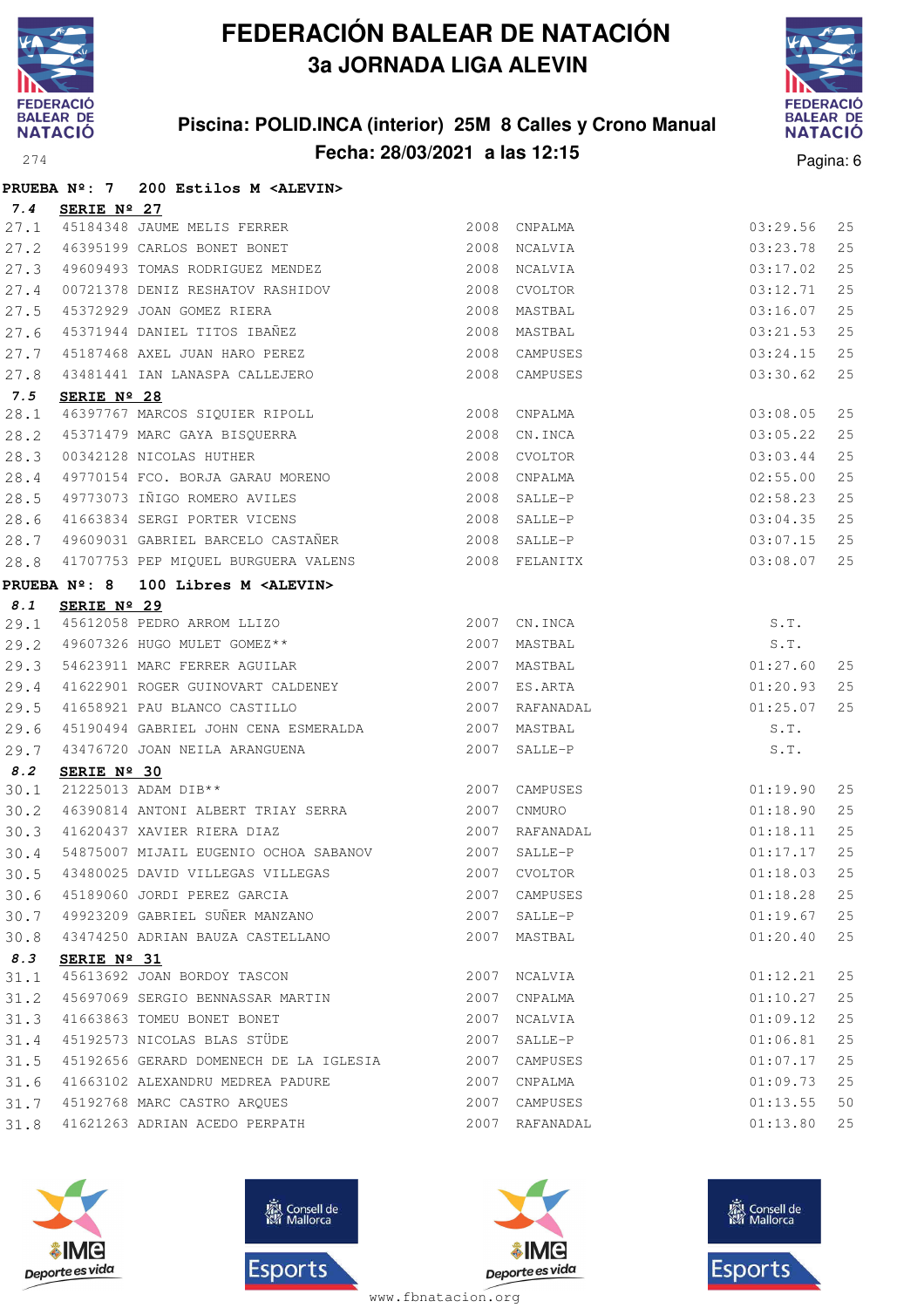

**PRUEBA Nº: 8 100 Libres M <ALEVIN>**

## **FEDERACIÓN BALEAR DE NATACIÓN 3a JORNADA LIGA ALEVIN**

### **Piscina: POLID.INCA (interior) 25M 8 Calles y Crono Manual Fecha: 28/03/2021 a las 12:15**<sup>274</sup> Pagina: 7



| 8.4  | SERIE Nº 32                                                                                                                                                                                                                                                                                                                                                                                                                                    |      |                |          |     |
|------|------------------------------------------------------------------------------------------------------------------------------------------------------------------------------------------------------------------------------------------------------------------------------------------------------------------------------------------------------------------------------------------------------------------------------------------------|------|----------------|----------|-----|
| 32.1 | 45187628 XAVIER PUIG BLANCO<br>41661947 TOMEU JULIA MAIMO                                                                                                                                                                                                                                                                                                                                                                                      |      | 2007 NCALVIA   | 01:06.37 | 25  |
| 32.2 |                                                                                                                                                                                                                                                                                                                                                                                                                                                |      | 2007 FELANITX  | 01:05.35 | 25  |
|      | 32.3 45698049 XISCO QUINTANILLA GUTIERREZ 2007 CNPALMA                                                                                                                                                                                                                                                                                                                                                                                         |      |                | 01:03.45 | 25  |
| 32.4 | 45188997 LLUC ZANIN BARCELO                                                                                                                                                                                                                                                                                                                                                                                                                    | 2007 | NCALVIA        | 01:00.26 | 25  |
| 32.5 | 43476590 OLIVER TOLEDO PANIAGUA                                                                                                                                                                                                                                                                                                                                                                                                                | 2007 | MASTBAL        | 01:02.01 | 25  |
| 32.6 | 49922759 JAVIER HERNANDEZ VILLAR                                                                                                                                                                                                                                                                                                                                                                                                               | 2007 | MASTBAL        | 01:04.30 | 25  |
| 32.7 | 45696312 POL VALLESPIR TORAN                                                                                                                                                                                                                                                                                                                                                                                                                   | 2007 | CN.INCA        | 01:06.18 | 25  |
| 32.8 | 43470583 PAU REY GARCIA                                                                                                                                                                                                                                                                                                                                                                                                                        | 2007 | NCALVIA        | 01:06.58 | 25  |
|      | PRUEBA Nº: 9<br>100 Libres M <alevin></alevin>                                                                                                                                                                                                                                                                                                                                                                                                 |      |                |          |     |
| 9.1  | SERIE Nº 33                                                                                                                                                                                                                                                                                                                                                                                                                                    |      |                |          |     |
| 33.3 | 45187416 LLUC GARI CARRASCO                                                                                                                                                                                                                                                                                                                                                                                                                    |      | 2008 MASTBAL   | S.T.     |     |
| 33.4 | 41695591 VICTOR DOMINGO SANCHEZ                                                                                                                                                                                                                                                                                                                                                                                                                |      | 2008 MASTBAL   | S.T.     |     |
| 33.5 |                                                                                                                                                                                                                                                                                                                                                                                                                                                |      | 2008 CN.INCA   | S.T.     |     |
| 33.6 | 41695591 VICTOR DOMINSS<br>49614306 PAU FRANCESC PASTOR COLL<br>-------- MEDINA**                                                                                                                                                                                                                                                                                                                                                              |      | 2008 MASTBAL   | S.T.     |     |
| 9.2  | SERIE $N^{\circ}$ 34                                                                                                                                                                                                                                                                                                                                                                                                                           |      |                |          |     |
| 34.2 | 00589267 CRISTIAN EMILOV DINEV                                                                                                                                                                                                                                                                                                                                                                                                                 |      | 2008 CVOLTOR   | 01:35.37 | 25  |
| 34.3 | 45696760 LEO MARTINEZ COUSELO                                                                                                                                                                                                                                                                                                                                                                                                                  | 2008 | CVOLTOR        | 01:30.08 | 25  |
| 34.4 | 43481558 SEBASTIA RAMON FERRER                                                                                                                                                                                                                                                                                                                                                                                                                 |      | 2008 SALLE-P   | 01:29.53 | 25  |
| 34.5 | 45190648 MARTI JIMENEZ CAMACHO                                                                                                                                                                                                                                                                                                                                                                                                                 |      | 2008 SALLE-P   | 01:29.81 | 25  |
| 34.6 | 41624904 SERGIO RUGLIO PERALES                                                                                                                                                                                                                                                                                                                                                                                                                 | 2008 | RAFANADAL      | 01:30.14 | 25  |
| 9.3  | SERIE Nº 35                                                                                                                                                                                                                                                                                                                                                                                                                                    |      |                |          |     |
| 35.1 |                                                                                                                                                                                                                                                                                                                                                                                                                                                |      |                | 01:27.28 | 25  |
| 35.2 | $\begin{tabular}{lllllllllllllllllllllll} \multicolumn{4}{c}{\textbf{A1661154} \text{ M1QUEL ANGEL SANCHEZ BARBOSA}} & \multicolumn{4}{c}{\textbf{2008}} & \multicolumn{4}{c}{\textbf{ES.ARTA}}\\ \multicolumn{4}{c}{\textbf{41660624} \text{ ANTONI FERRER SOLER}} & \multicolumn{4}{c}{\textbf{2008}} & \multicolumn{4}{c}{\textbf{ES.ARTA}}\\ \multicolumn{4}{c}{\textbf{41621259} \text{ JOAN MORA LADARIA}} & \multicolumn{4}{c}{\textbf$ |      |                | 01:26.70 | 25  |
| 35.3 |                                                                                                                                                                                                                                                                                                                                                                                                                                                |      |                | 01:23.68 | 25  |
| 35.4 |                                                                                                                                                                                                                                                                                                                                                                                                                                                |      |                | 01:22.42 | 25  |
| 35.5 | 41623480 ALEIX APARICIO TERRAZAS<br>41624979 TONI FEBRER SINTES                                                                                                                                                                                                                                                                                                                                                                                |      | 2008 CN.INCA   | 01:24.99 | 50  |
| 35.6 |                                                                                                                                                                                                                                                                                                                                                                                                                                                |      | 2008 RAFANADAL | 01:24.54 | 25  |
| 35.7 | 49483725 DAMIA YI BUÑOL LLOVET                                                                                                                                                                                                                                                                                                                                                                                                                 | 2008 | LLUCMA         | 01:26.83 | 2.5 |
| 35.8 | 41623254 GABRIEL GALMES VIVES                                                                                                                                                                                                                                                                                                                                                                                                                  |      | 2008 ES.ARTA   | 01:27.90 | 25  |
| 9.4  | SERIE Nº 36                                                                                                                                                                                                                                                                                                                                                                                                                                    |      |                |          |     |
| 36.1 | 45184348 JAUME MELIS FERRER                                                                                                                                                                                                                                                                                                                                                                                                                    |      | 2008 CNPALMA   | 01:23.39 | 50  |
| 36.2 | 41658110 NICOLAS OLIVER BEERENS 2008 FELANITX                                                                                                                                                                                                                                                                                                                                                                                                  |      |                | 01:20.85 | 25  |
| 36.3 | 46395199 CARLOS BONET BONET                                                                                                                                                                                                                                                                                                                                                                                                                    |      | 2008 NCALVIA   | 01:21.04 | 50  |
| 36.4 | 43481441 IAN LANASPA CALLEJERO                                                                                                                                                                                                                                                                                                                                                                                                                 | 2008 | CAMPUSES       | 01:18.86 | 25  |
| 36.5 | 49609031 GABRIEL BARCELO CASTAÑER                                                                                                                                                                                                                                                                                                                                                                                                              |      | 2008 SALLE-P   | 01:18.90 | 25  |
| 36.6 | 41660313 MIQUEL ADROVER RIGO                                                                                                                                                                                                                                                                                                                                                                                                                   |      | 2008 FELANITX  | 01:20.43 | 25  |
| 36.7 | 45189527 GUIEM MAS HERNANDEZ                                                                                                                                                                                                                                                                                                                                                                                                                   |      | 2008 CVOLTOR   | 01:21.43 | 25  |
| 36.8 | 45188227 TIAGO RAINERI SANCHEZ                                                                                                                                                                                                                                                                                                                                                                                                                 | 2008 | CN.INCA        | 01:22.39 | 25  |